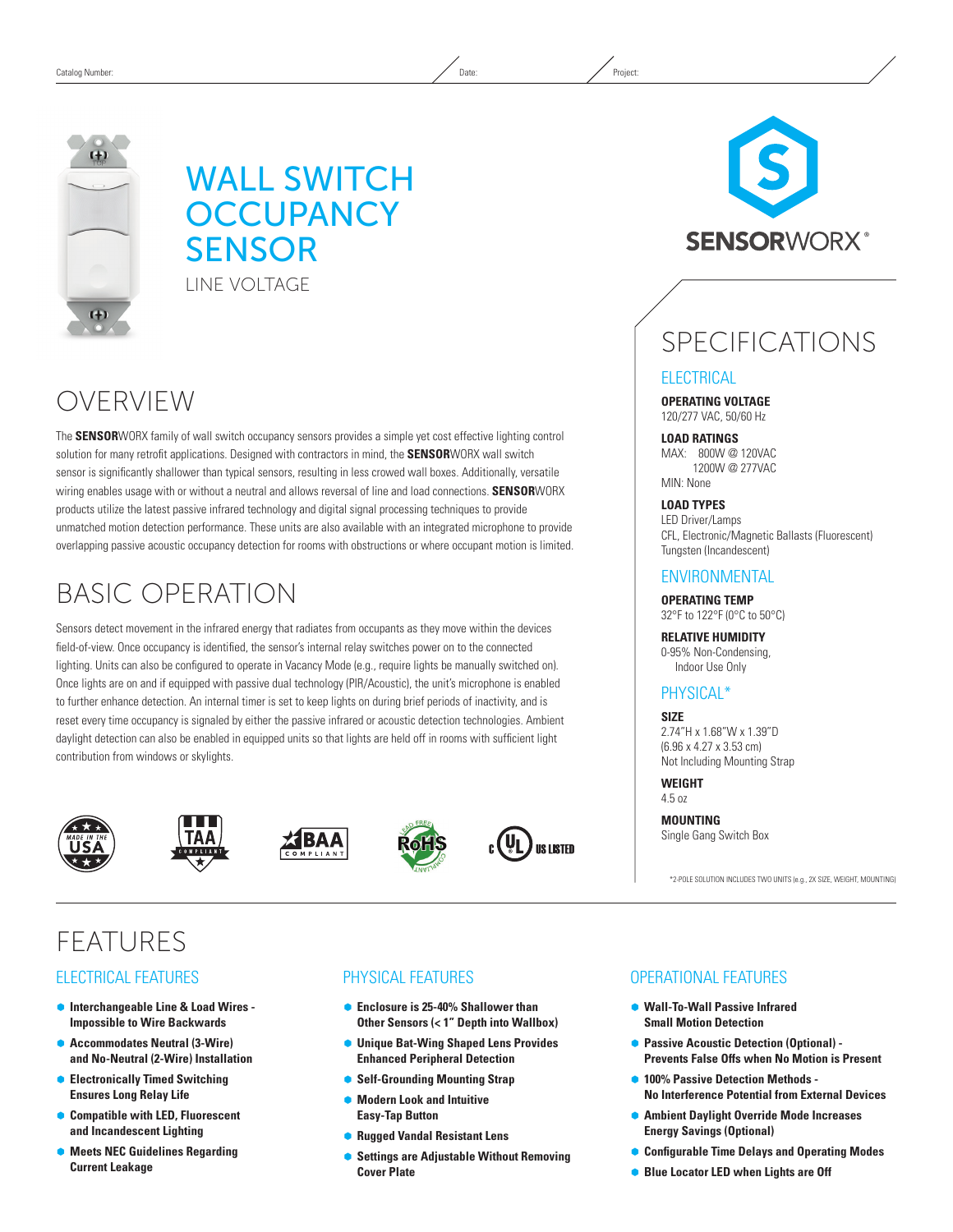## COVERAGE PATTERNS

- 30" to 48" (0.76 1.22 m) recommended mounting height
- $\bullet$  Wall to wall (~180 degree) coverage
- Small motion (e.g., hand movement) detection up to 20 ft (6.10 m),  $\sim$  625 ft<sup>2</sup>
- **•** Large motion (e.g., walking) detection greater than 36 ft (10.97 m),  $\sim$  2025 ft<sup>2</sup>
- Overlapping acoustic detection of occupants over entire coverage area
- Ã Advanced signal processing filters out nuisance noises while not effecting overall sensitivity

## APPLICATIONS

A wall switch sensor is typically used to retrofit an existing wall switch in a small room or enclosed space. A Passive Infrared (PIR) only sensor is sufficient for spaces where line of site is maintained and occupants are periodically moving (e.g., copy rooms, storage rooms). Dual technology sensors are necessary where occupants may be partially blocked from the sensor's direct view or where they may be stationary (e.g., private offices or restrooms with stalls).

- **Private Restrooms**
- **Copy Rooms**
- **Restroom with Stalls**
- Ã Small Meeting Room
- Small Office Ã Vestibule
- Storage Room
- 



## CODE COMPLIANCE

Wall Switch sensors can be used to meet many requirements of ASHRAE 90.1 (2016), IECC (2015), and Title 24 (2016).

#### **COMMON ENERGY CODE DEFINITIONS:**

- **Occupancy Operation: Auto On/Auto Off**
- Ã Vacancy Operation: Manual On/Auto Off
- **•** Partial On Operation:
	- 1st Pole Auto On / 2nd Pole Manual On
	- Auto On to 50% / Manual On to 100%
	- All Poles Auto Off

## **ASHRAE<sup>®</sup>** Break Room **ASHRAE**<sup>®</sup>

STANDARD 90.1 - 2016

**IECC®** 2015 STANDARD



### MULTI-GANG SWITCH REPLACEMENT

Many residential and commercial building spaces contain multi-gang switch locations (i.e. locations on the wall that have more than one single-gang switch devices in the same wall box). The **SENSOR**WORX solution for these applications utilizes a wall switch occupancy sensor and one or more added "sidecar" wall switches that receives necessary occupancy information from the adjacent sensor. Each unit can be configured separately for Auto On or Manual On (Vacancy) operation and time delay. Most conveniently, this solution enables adding a standard multi-gang decorator switch plate in order to provide an aesthetically pleasing appearance without any awkward and conspicuous blank wall plate sections. Additional sidecar switches can also be added to create 3-pole (or greater) solutions.

#### **INBOARD / OUTBOARD SWITCH REPLACEMENT**

Many older buildings have fluorescent light fixtures wired for inboard/outboard control by a pair of wall switches. Retrofitting these wall switches with code-compliant controls is attractively done with a **SENSOR**WORX 2-pole solution (model: #SWX-102 or SWX-122). These two unit kits contain an Auto On occupancy sensor and a Manual On sidecar switch that work together to meet the required partial on energy code requirements.

### **BATHROOM LIGHTS & FAN**

Bathrooms often have separate switches for lights and ventilation fans. In some cases two switches for lights (e.g. vanity and shower) and the fan are all contained in the same 3-gang wall box along the entry wall. Retrofitting these switches with a **SENSOR**WORX wall switch sensor and two sidecar switches is an attractive and energy efficient solution for providing occupancy control of all three loads.



## ORDERING INFO SAMPLE MODEL # SWX-101-WH

|            | <b>PRODUCT</b>            | DETECTION                                                                                                                                                       | # of POLES / DEFAULT OPERATION                                                                                                         | <b>COLOR*</b>                                                          | <b>PACKAGE COUNT</b>                                   |
|------------|---------------------------|-----------------------------------------------------------------------------------------------------------------------------------------------------------------|----------------------------------------------------------------------------------------------------------------------------------------|------------------------------------------------------------------------|--------------------------------------------------------|
| <b>SWX</b> | <b>Wall Switch Sensor</b> | Passive Infrared (PIR)<br>Passive Infrared (PIR) + Daylight<br>Passive Dual Technology (PIR/Acoustic)<br>Passive Dual Technology (PIR/Acoustic) + Daylight<br>3 | 1-Pole: Auto On (Occupancy)<br>2-Pole: Partial On <sup>+</sup><br>1-Pole: Manual On (Vacancy)<br>1-Pole: Vacancy Only (CA Title 20/24) | <b>WH</b><br>White<br><b>Ivory</b><br>Light Almond<br>LA<br>GY<br>Grav | Single Pack<br><b>Blank</b><br>10 Pack**<br><b>J10</b> |

\*WALLPLATE NOT INCLUDED

\*\* THE CONTRACTOR PACK OPTION (-J10) REDUCES JOB SITE WASTE AND INVENTORY TIME (AVAILABLE FOR SINGLE POLE MODELS ONLY)

† 2-POLE SOLUTION INCLUDES A SINGLE POLE OCCUPANCY SENSOR AND A CONNECTED "SIDECAR" SWITCH UNIT FOR SECOND POLE (REQUIRES TWO GANG BOX)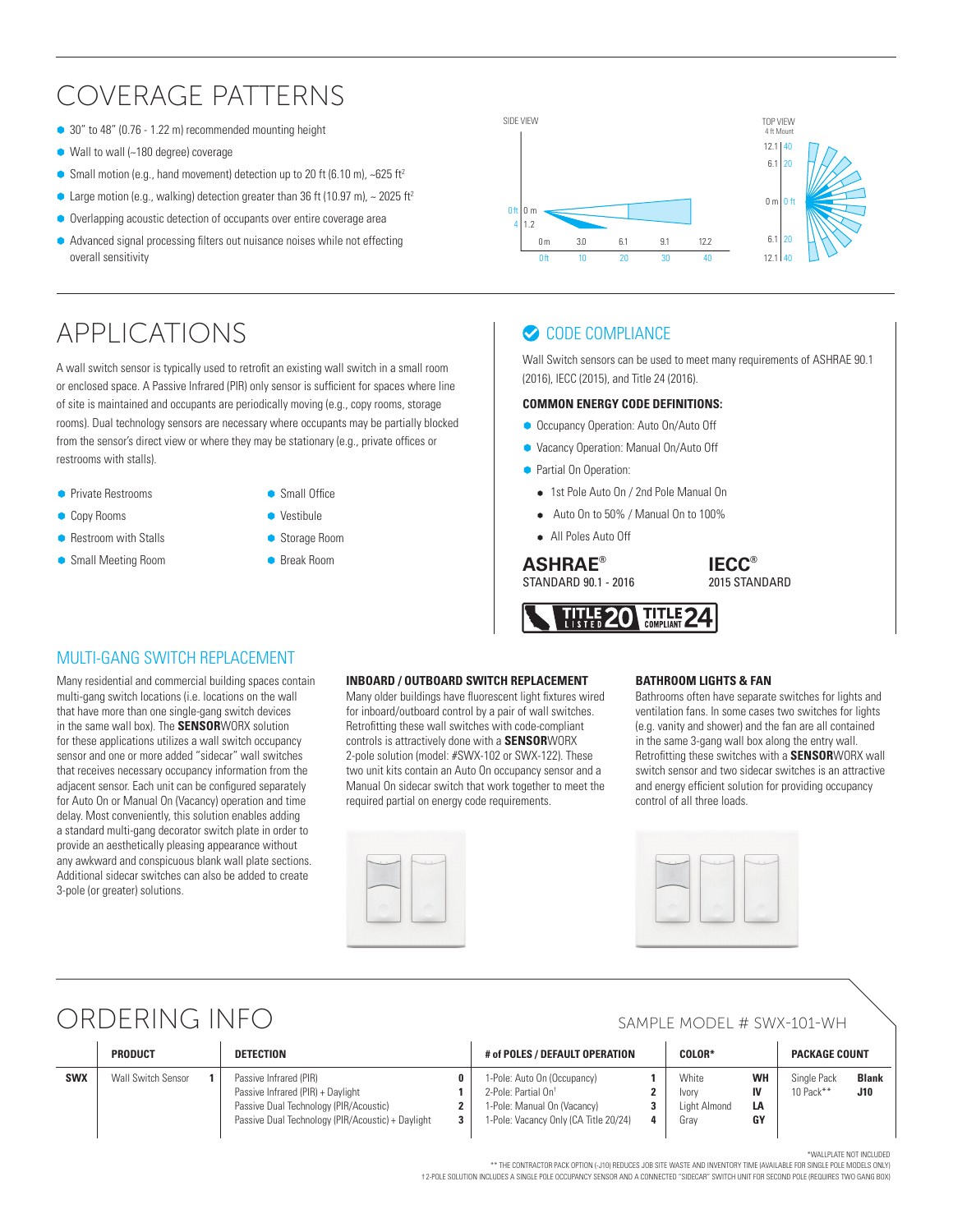## WIRING

 $\bullet$  Unit works both in installations where Neutral connection is available as well as installations where only Ground connection is present

Standard Wiring

 $\bullet$  The unit's two black wires are interchangeable (e.g., one connects to line power, one connects to load)



**\*** NEUTRAL CONNECTION IS OPTIONAL, CAP IF UNUSED \* NEUTRAL CONNECTION IS OPTIONAL, CAP IF UNUSED

### **3-WAY WIRING**

### TWO SENSORS IN PARALLEL

- Both sensors must time out for lights to turn off (or both buttons must be switched)
- Recommended for Automatic On (Occupancy) applications only



**\*** NEUTRAL CONNECTION IS OPTIONAL, CAP IF UNUSED \* NEUTRAL CONNECTION IS OPTIONAL, CAP IF UNUSED

### **2-POLE WIRING**

- and a connected "sidecar" switch unit for second pole • 2-Pole solution includes a single pole occupancy sensor
- Requires two-gang box and decorator wall plate.
- $\bullet$  Units can be powered from same or different circuits/voltages.



<sup>2</sup> MODEL NUMBER SWX-112 INCLUDES UNIT SWX-111-SC AND SWX-831-SC \* NEUTRAL CONNECTION IS OPTIONAL, CAP IF UNUSED <sup>1</sup> MODEL NUMBER SWX-102 INCLUDES UNIT SWX-101-SC AND SWX-831-SC <sup>3</sup> MODEL NUMBER SWX-122 INCLUDES UNIT SWX-121-SC AND SWX-831-SC A MODEL NUMBER SWX-132 INCLUDES UNIT SWX-131-SC AND SWX-831-SC